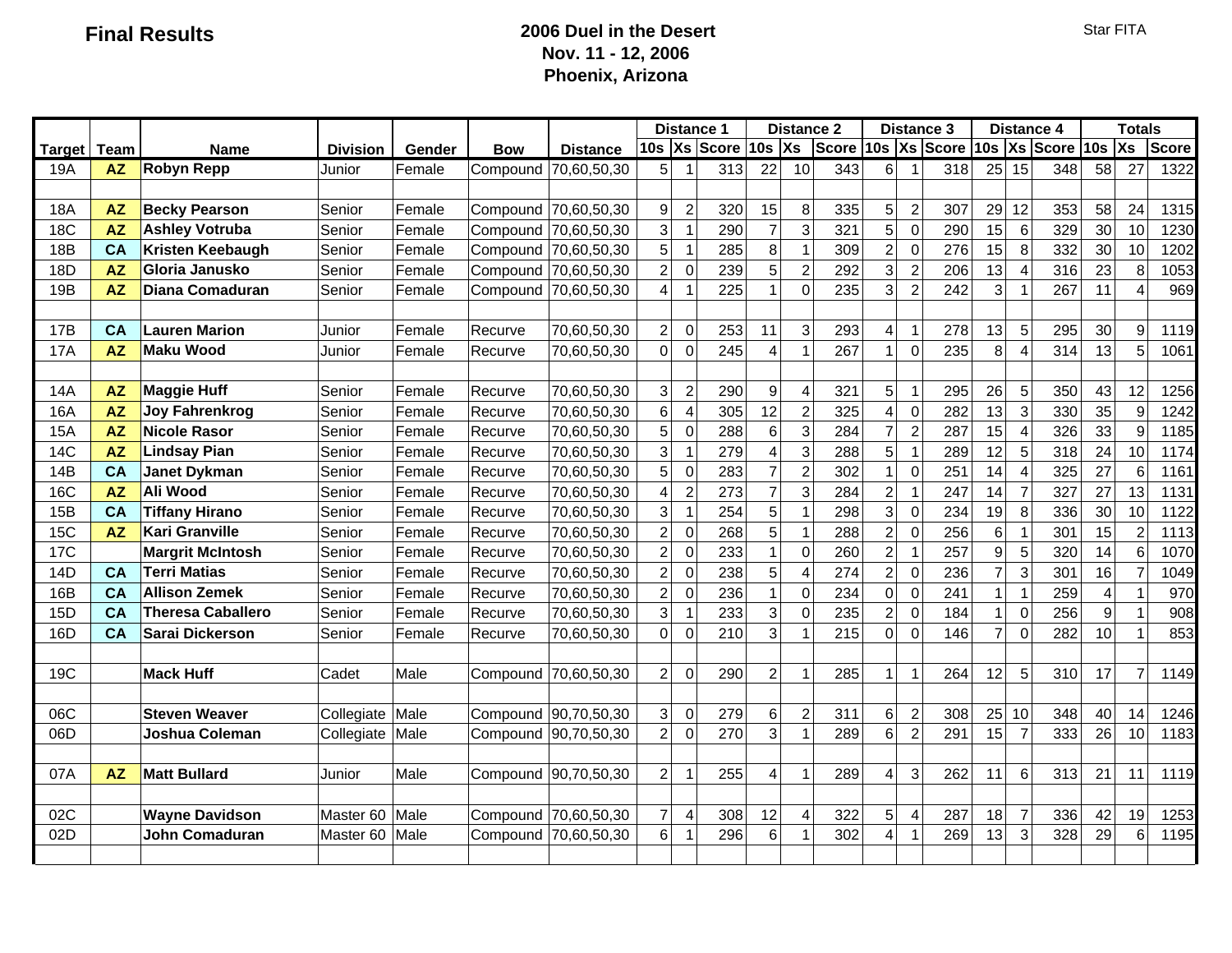### **Final Results 2006 Duel in the Desert Nov. 11 - 12, 2006 Phoenix, Arizona**

|                 |           |                              |                 |        |            |                      |                         | <b>Distance 1</b> |                |                     |                         | <b>Distance 2</b>               |                     |                | <b>Distance 3</b> |                 |                       | <b>Distance 4</b> |                 | <b>Totals</b>  |              |
|-----------------|-----------|------------------------------|-----------------|--------|------------|----------------------|-------------------------|-------------------|----------------|---------------------|-------------------------|---------------------------------|---------------------|----------------|-------------------|-----------------|-----------------------|-------------------|-----------------|----------------|--------------|
| <b>Target</b>   | Team      | <b>Name</b>                  | <b>Division</b> | Gender | <b>Bow</b> | <b>Distance</b>      |                         |                   |                | 10s Xs Score 10s Xs |                         | Score 10s Xs Score 10s Xs Score |                     |                |                   |                 |                       |                   | 10s             | Xs             | <b>Score</b> |
| 01A             |           | <b>Art Baribault</b>         | Master 70       | Male   |            | Compound 60,50,40,30 | $\overline{9}$          | -1                | 313            | 6                   | $\Omega$                | 259                             | 4                   | $\mathbf{3}$   | 263               | 13              | 6                     | 320               | 32              | 10             | 1155         |
|                 |           |                              |                 |        |            |                      |                         |                   |                |                     |                         |                                 |                     |                |                   |                 |                       |                   |                 |                |              |
| 10C             | <b>AZ</b> | <b>Frank Pearson</b>         | Senior          | Male   |            | Compound 90,70,50,30 | 8                       | $\sqrt{2}$        | 324            | 16                  | $\mathbf{3}$            | 333                             | 13                  | $\overline{7}$ | 325               | 26              | 12                    | 350               | 63              | 24             | 1332         |
| 10 <sub>B</sub> | CA        | <b>Ben Rogers</b>            | Senior          | Male   |            | Compound 90,70,50,30 | 10                      | $6\phantom{1}6$   | 317            | 15                  | 5                       | 333                             | 12                  | $\overline{4}$ | 325               | 27              | 14                    | 351               | 64              | 29             | 1326         |
| 10A             | <b>AZ</b> | <b>Robert Asay</b>           | Senior          | Male   |            | Compound 90,70,50,30 | 10                      | $\overline{4}$    | 316            | 12                  | $\overline{4}$          | 330                             | 10                  | $\overline{4}$ | 309               | 29              | 9                     | 353               | 61              | 21             | 1308         |
| 08B             | CA        | <b>Stanley Lucas II</b>      | Senior          | Male   |            | Compound 90,70,50,30 | 5                       | $\overline{1}$    | 301            | $\boldsymbol{9}$    | $\pmb{0}$               | 324                             | 11                  | $\sqrt{2}$     | 310               | 28              | $\overline{7}$        | 352               | 53              | 10             | 1287         |
| 08A             | <b>AZ</b> | <b>Pat Peters</b>            | Senior          | Male   |            | Compound 90,70,50,30 | 9                       | $\overline{4}$    | 307            | $\boldsymbol{9}$    | 3                       | 321                             | 9                   | 3              | 309               | 26              | 12                    | 348               | 53              | 22             | 1285         |
| 10D             | <b>CA</b> | <b>Mike Burnham</b>          | Senior          | Male   |            | Compound 90,70,50,30 | 11                      | $\overline{4}$    | 312            | 8                   | $\overline{2}$          | 313                             | 9                   | $\overline{1}$ | 320               | 21              | $\overline{7}$        | 333               | 49              | 14             | 1278         |
| 08C             |           | <b>Allen Rasor</b>           | Senior          | Male   |            | Compound 90,70,50,30 | 9                       | $\overline{4}$    | 277            | 12                  | $\overline{A}$          | 327                             | 9                   | $\overline{4}$ | 323               | 25              | 11                    | 347               | 55              | 23             | 1274         |
| 09B             | <b>CA</b> | <b>Jeff Fabry</b>            | Senior          | Male   |            | Compound 90,70,50,30 | 4                       | $\mathbf{1}$      | 280            | 17                  | $\overline{7}$          | 327                             | $\overline{7}$      | $\overline{4}$ | 310               | 21              | 12                    | 344               | 49              | 24             | 1261         |
| 05D             |           | <b>Paul Miller</b>           | Senior          | Male   |            | Compound 90,70,50,30 | 5                       | $\overline{1}$    | 302            | 9                   | $\overline{1}$          | 318                             | 10                  | $\overline{1}$ | 294               | 22              | $\overline{7}$        | 345               | 46              | 10             | 1259         |
| 09A             | <b>AZ</b> | <b>Walt Smith</b>            | Senior          | Male   |            | Compound 90,70,50,30 | 4                       | $\overline{2}$    | 287            | 8                   | $\overline{2}$          | 308                             | $\overline{7}$      | $\overline{4}$ | 305               | 27              | 9                     | 350               | 46              | 17             | 1250         |
| 09C             |           | <b>Marvin Tannahill</b>      | Senior          | Male   |            | Compound 90,70,50,30 | $\overline{c}$          | $\overline{2}$    | 240            | 11                  | 3                       | 308                             | 8                   | $\overline{2}$ | 311               | 27              | 8                     | 351               | 48              | 15             | 1210         |
| 08D             |           | <b>Stanley Lucas</b>         | Senior          | Male   |            | Compound 90,70,50,30 | 3                       | $\overline{1}$    | 276            | $\overline{4}$      | $\overline{\mathbf{1}}$ | 299                             | 6                   | $\overline{2}$ | 288               | 16              | $\boldsymbol{\Delta}$ | 338               | 29              | 8              | 1201         |
|                 |           |                              |                 |        |            |                      |                         |                   |                |                     |                         |                                 |                     |                |                   |                 |                       |                   |                 |                |              |
| 21A             |           | David Bullard, Jr.           | Yeoman          | Male   |            | Compound 15,15,10,10 | $\mathbf 0$             | $\mathbf{0}$      | 187            | 1                   | $\Omega$                | 187                             | 1                   | $\Omega$       | 222               | $\mathbf{1}$    | $\Omega$              | 236               | 3 <sup>1</sup>  | $\Omega$       | 832          |
|                 |           |                              |                 |        |            |                      |                         |                   |                |                     |                         |                                 |                     |                |                   |                 |                       |                   |                 |                |              |
| 19D             |           | <b>Barrett Sinclair</b>      | Cadet           | Male   | Recurve    | 70,60,50,30          | $\overline{c}$          | $\mathbf 0$       | 236            | 5                   | -1                      | 281                             | $\overline{c}$      | $\Omega$       | 213               | 9 <sup>1</sup>  | $\overline{4}$        | 315               | 18              | 5              | 1045         |
|                 |           |                              |                 |        |            |                      |                         |                   |                |                     |                         |                                 |                     |                |                   |                 |                       |                   |                 |                |              |
| 05A             |           | <b>Robert Hanson</b>         | Collegiate Male |        | Recurve    | 90,70,50,30          | $\mathbf{1}$            | $\mathbf{1}$      | 240            | 5                   | $\overline{2}$          | 282                             | 4                   | $\overline{2}$ | 287               | 13              | $\overline{7}$        | 329               | 23              | 12             | 1138         |
| 04C             |           | <b>Alko Noordwijk</b>        | Collegiate Male |        | Recurve    | 90,70,50,30          | $\mathbf 0$             | $\mathbf 0$       | 161            | $\overline{4}$      | $\Omega$                | 172                             | $\mathbf 0$         | $\mathbf 0$    | 154               | $\overline{2}$  | $\Omega$              | 270               | $6\overline{6}$ | $\mathbf 0$    | 757          |
| 05B             |           | <b>Matthew Kapitan</b>       | Collegiate Male |        | Recurve    | 90,70,50,30          | $\mathbf{1}$            | $\mathbf 0$       | 128            | $\mathbf{1}$        | $\Omega$                | 134                             | $\mathbf{1}$        | $\Omega$       | 135               | $\mathbf{1}$    | $\Omega$              | 163               | $\overline{4}$  | $\mathbf 0$    | 560          |
| 04A             |           | D. Josh Dibble               | Collegiate      | Male   | Recurve    | 90,70,50,30          | $\mathbf 0$             | $\mathbf 0$       | 33             | 0                   | $\Omega$                | 53                              | $\mathbf{1}$        | $\mathbf 0$    | 80                | $\mathbf{1}$    | $\Omega$              | 162               | $\overline{2}$  | $\mathbf 0$    | 328          |
| 05C             |           | <b>Will Southard</b>         | Collegiate Male |        | Recurve    | 90,70,50,30          | $\overline{0}$          | $\mathbf 0$       | $\overline{2}$ | $\Omega$            | $\Omega$                | 67                              | $\mathsf{O}\xspace$ | $\Omega$       | 106               | $\mathbf{1}$    | -1                    | 105               | $\mathbf{1}$    | $\overline{1}$ | 280          |
|                 |           |                              |                 |        |            |                      |                         |                   |                |                     |                         |                                 |                     |                |                   |                 |                       |                   |                 |                |              |
| 20A             |           | Yashio Kaku                  | Cub             | Male   | Recurve    | 50,40,30,20          | 10                      | $\overline{2}$    | 318            | 16                  | 3                       | 331                             | $\boldsymbol{9}$    | 5              | 325               | 27              | 9                     | 350               | 62              | 19             | 1324         |
|                 |           |                              |                 |        |            |                      |                         |                   |                |                     |                         |                                 |                     |                |                   |                 |                       |                   |                 |                |              |
| 04D             |           | <b>Daniel Holstein</b>       | Junior          | Male   | Recurve    | 90,70,50,30          | $\overline{\mathbf{c}}$ | $\mathbf{1}$      | 236            | $\overline{c}$      | $\Omega$                | 273                             | 5                   | $\overline{c}$ | 285               | 13              | $\sqrt{5}$            | 326               | 22              | 8 <sup>1</sup> | 1120         |
| 07C             | <b>AZ</b> | <b>Max Lambert</b>           | Junior          | Male   | Recurve    | 90,70,50,30          | $\overline{c}$          | $\mathbf 0$       | 205            | 3                   | $\Omega$                | 260                             | 5                   | $\overline{2}$ | 277               | 8               | $\Omega$              | 321               | 18              | $\overline{2}$ | 1063         |
| 07D             | <b>CA</b> | <b>Richard Baker-Strader</b> | Junior          | Male   | Recurve    | 90,70,50,30          | $\overline{0}$          | $\mathbf 0$       | 228            | $\overline{2}$      | $\Omega$                | 257                             | $\mathbf{1}$        | $\Omega$       | 262               | 10 <sup>1</sup> | $\mathbf{0}$          | 311               | 13              | 0              | 1058         |
|                 |           |                              |                 |        |            |                      |                         |                   |                |                     |                         |                                 |                     |                |                   |                 |                       |                   |                 |                |              |
| 03A             |           | <b>David Aprea</b>           | Master 50 Male  |        | Recurve    | 90,70,50,30          | 2                       | $\mathbf 0$       | 217            | 1                   | $\Omega$                | 242                             | 2                   |                | 245               | 8 <sup>1</sup>  | 3                     | 322               | 13              | 4              | 1026         |
| 03B             |           | <b>Oracio Crisanto</b>       | Master 50       | Male   | Recurve    | 90,70,50,30          | 3                       | $\mathbf 0$       | 239            | 3                   | $\mathbf 1$             | 238                             | $\overline{c}$      | $\mathbf 0$    | 230               | $6 \mid$        | $\overline{c}$        | 307               | 14              | 3              | 1014         |
| 03C             |           | <b>Michael Harris</b>        | Master 50       | Male   | Recurve    | 90,70,50,30          | 1                       | $\mathbf 0$       | 171            | 3                   |                         | 219                             | $\overline{0}$      | $\Omega$       | 211               | $\overline{3}$  | 3                     | 277               | $\overline{7}$  | $\overline{4}$ | 878          |
|                 |           |                              |                 |        |            |                      |                         |                   |                |                     |                         |                                 |                     |                |                   |                 |                       |                   |                 |                |              |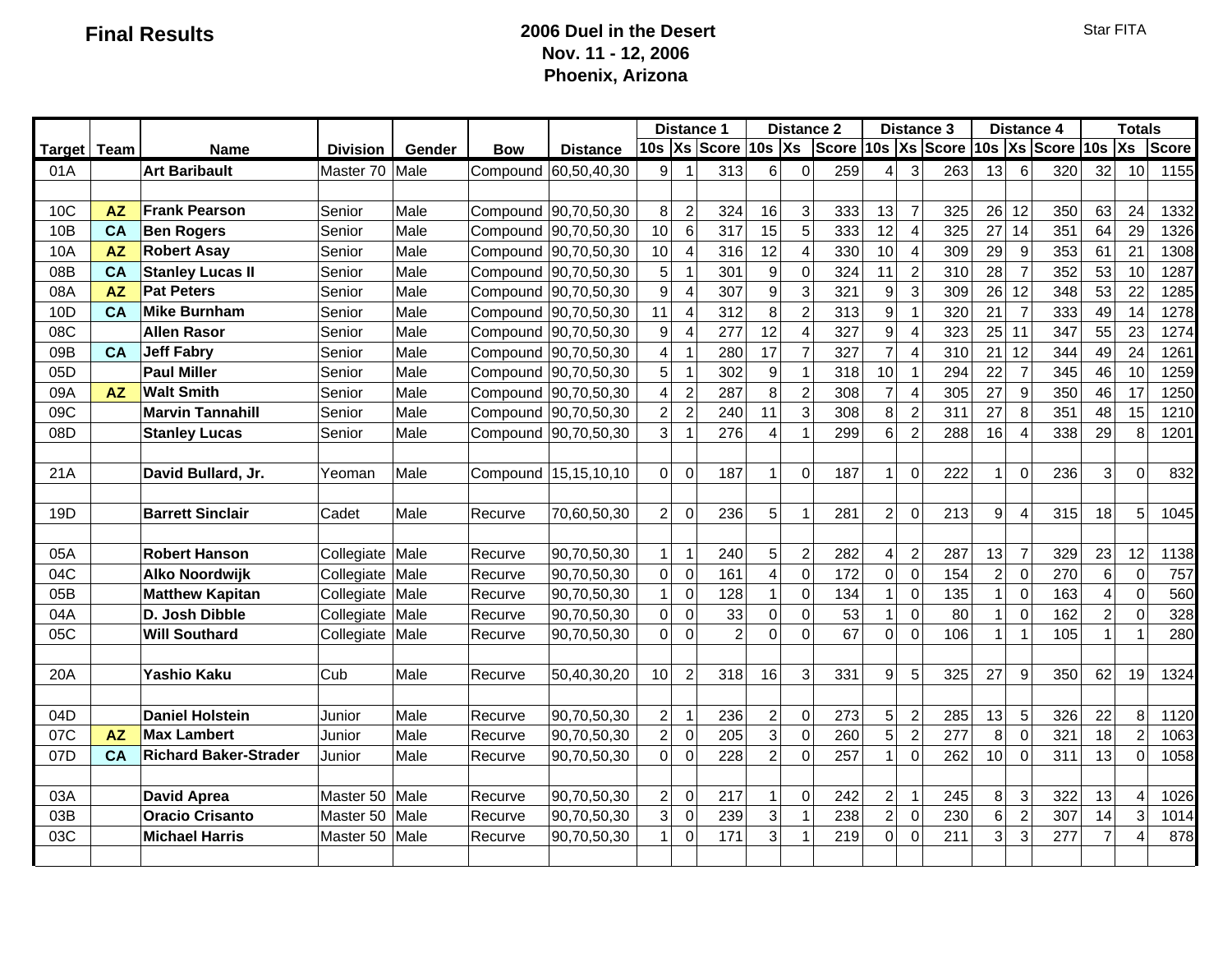### **Final Results 2006 Duel in the Desert Nov. 11 - 12, 2006 Phoenix, Arizona**

|                 |               |                         |                      |        |            |                 | Distance ' |                |     | <b>Distance 2</b>             | <b>Distance 3</b>     |          |          | <b>Distance 4</b> |                 |    | Totals                        |    |    |              |
|-----------------|---------------|-------------------------|----------------------|--------|------------|-----------------|------------|----------------|-----|-------------------------------|-----------------------|----------|----------|-------------------|-----------------|----|-------------------------------|----|----|--------------|
|                 | Target   Team | <b>Name</b>             | <b>Division</b>      | Gender | <b>Bow</b> | <b>Distance</b> |            |                |     | $10s$ $ Xs $ Score $ 10s Xs $ | Score  10s  Xs  Score |          |          |                   |                 |    | 10s $ Xs $ Score   10s $ Xs $ |    |    | <b>Score</b> |
| 02A             |               | <b>Thure Stedt</b>      | Master <sub>60</sub> | Male   | Recurve    | 70,60,50,30     | 6          |                | 287 | 9                             | 291                   | 6        | $\Omega$ | 265               | 14              |    | 329                           | 35 | 9  | 1172         |
| 02B             |               | <b>Michael Mounsey</b>  | Master <sub>60</sub> | Male   | Recurve    | 70,60,50,30     |            | $\mathbf{0}$   | 265 | 8                             | 299                   | 6        |          | 280               | 11              |    | 311                           | 26 | 5. | 1155         |
|                 |               |                         |                      |        |            |                 |            |                |     |                               |                       |          |          |                   |                 |    |                               |    |    |              |
| 13A             | ΑZ            | <b>Brady Ellison</b>    | Senior               | Male   | Recurve    | 90,70,50,30     |            | $\overline{c}$ | 306 | 13                            | 323                   | 8        |          | 324               | 27              |    | 351                           | 55 | 19 | 1304         |
| 12B             | CA            | <b>Dakota Sinclair</b>  | Senior               | Male   | Recurve    | 90,70,50,30     | 2          | 0              | 281 | 11                            | 318                   | 8        | 3        | 307               | 20              |    | 343                           | 41 | 15 | 1249         |
| 13B             | CA            | <b>Scott McKechnie</b>  | Senior               | Male   | Recurve    | 90,70,50,30     | 6          | 3              | 290 | 5                             | 306                   | 5        |          | 303               | 24              | 10 | 348                           | 40 | 14 | 1247         |
| 12D             | CA            | <b>Rick McKinney</b>    | Senior               | Male   | Recurve    | 90,70,50,30     | 0          | 0              | 256 | 13                            | 328                   | 5        |          | 305               | 26              |    | 349                           | 44 | 10 | 1238         |
| 13D             | CA            | <b>Val Rosas</b>        | Senior               | Male   | Recurve    | 90,70,50,30     | 2          | $\Omega$       | 270 | 6                             | 304                   | 9        |          | 313               | 12              |    | 330                           | 29 | 9  | 1217         |
| 11B             | CA            | <b>Tyler Benner</b>     | Senior               | Male   | Recurve    | 90,70,50,30     | 3          |                | 257 | 3                             | 279                   | 5        |          | 294               | 16              |    | 338                           | 27 | 10 | 1168         |
| 13C             | <b>AZ</b>     | <b>Foster Gorman</b>    | Senior               | Male   | Recurve    | 90,70,50,30     |            |                | 272 |                               | 299                   |          | 0        | 259               | 16              |    | 335                           | 29 | 10 | 1165         |
| 12C             | <b>AZ</b>     | Ted Harden              | Senior               | Male   | Recurve    | 90,70,50,30     |            |                | 233 | 6                             | 287                   | 5        |          | 271               | 20              |    | 339                           | 32 | 10 | 1130         |
| 12A             | <b>AZ</b>     | <b>Kevin Hubbard</b>    | Senior               | Male   | Recurve    | 90,70,50,30     | 2          |                | 224 |                               | 298                   |          |          | 281               | $\mathbf 1$     |    | 321                           | 19 | 12 | 1124         |
| 11 <sub>C</sub> | <b>AZ</b>     | John Heffelfinger       | Senior               | Male   | Recurve    | 90,70,50,30     | 2          | $\mathbf{0}$   | 239 |                               | 268                   |          |          | 272               | 9               |    | 316                           | 14 |    | 1095         |
| 06B             |               | Friedhelm Klymko        | Senior               | Male   | Recurve    | 90,70,50,30     | 2          | $\mathbf{0}$   | 237 |                               | 289                   | $\Omega$ | $\Omega$ | 238               | 12 <sub>1</sub> |    | 323                           | 18 |    | 1087         |
| 11D             | CA            | <b>Jeffrey Zhang</b>    | Senior               | Male   | Recurve    | 90,70,50,30     | 0          | $\mathbf{0}$   | 222 | 6                             | 282                   | 0        |          | 245               | 16              |    | 331                           | 22 |    | 1080         |
| 11A             | <b>AZ</b>     | <b>Anson Tyau</b>       | Senior               | Male   | Recurve    | 90,70,50,30     |            | 0              | 205 | 3                             | 246                   | 4        |          | 282               |                 |    | 317                           | 15 |    | 1050         |
| 06A             |               | <b>David Kronengold</b> | Senior               | Male   | Recurve    | 90,70,50,30     | 2          | $\mathbf 0$    | 211 | 4                             | 245                   | 0        | 0        | 0                 | $\Omega$        |    |                               | 6  | 0  | 456          |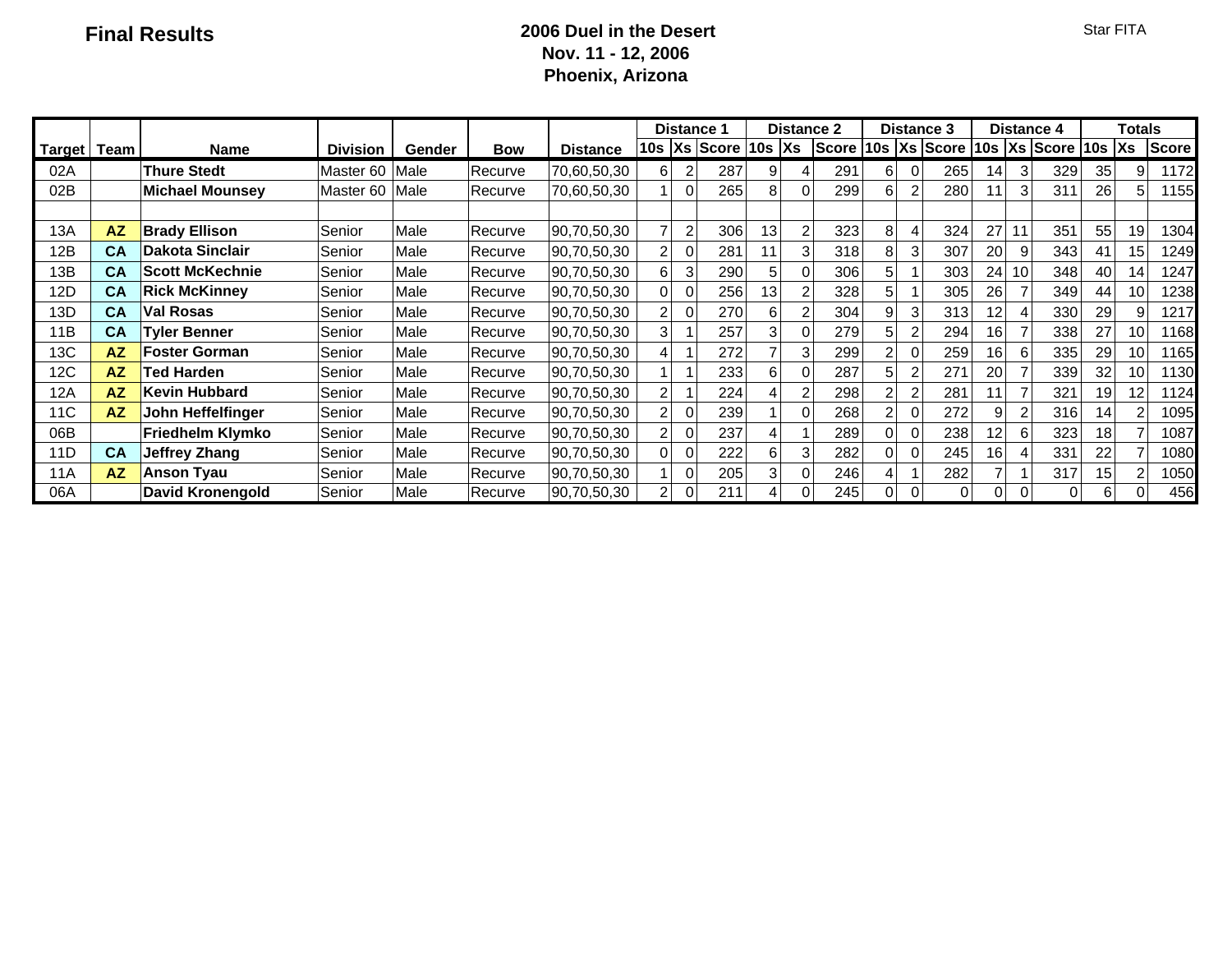# **2006 DUEL IN THE DESERT LEADERBOARD**

| 652 | <b>ARIZONA WOMEN TEAM POINTS</b>    | 412 |
|-----|-------------------------------------|-----|
| 331 | <b>CALIFORNIA WOMEN TEAM POINTS</b> | 80  |
|     | <b>ARIZONA MEN TEAM POINTS</b>      | 240 |
|     | <b>CALIFORNIA MEN TEAM POINTS</b>   | 251 |

|           |                         | <b>WOMEN RECURVE</b>       |      |                      |           | <b>WOMEN COMPOUND</b>  |                            |           |                      |
|-----------|-------------------------|----------------------------|------|----------------------|-----------|------------------------|----------------------------|-----------|----------------------|
|           | <b>Names</b>            | <b>Running Team Points</b> |      | <b>Running Score</b> |           | <b>Names</b>           | <b>Running Team Points</b> |           | <b>Running Score</b> |
|           |                         | <b>AZ</b>                  | CA   |                      |           |                        | <b>AZ</b>                  | <b>CA</b> |                      |
|           | AZ HUFF, Maggie         | 30.5                       |      | 1256                 | <b>AZ</b> | <b>PEARSON, Becky</b>  | 38                         |           | 1315                 |
| <b>CA</b> | DYKMAN, Janet           |                            | 10.5 | 1161                 | <b>CA</b> | <b>KEEBOUGH, K</b>     |                            | 3         | 1202                 |
|           |                         |                            |      |                      |           |                        |                            |           |                      |
| <b>AZ</b> | PIAN, Lindsay           | 31.5                       |      | 1174                 | <b>AZ</b> | <b>VOTRUBA, Ashley</b> | 41                         |           | 1230                 |
| CA        | MATIAS, Terri           |                            | 9.5  | 1049                 | <b>CA</b> | no opponent            |                            | $\bf{0}$  |                      |
|           |                         |                            |      |                      |           |                        |                            |           |                      |
| <b>AZ</b> | <b>RASOR, Nicole</b>    | 22.5                       |      | 1185                 | <b>AZ</b> | COMADURAN, D           | 41                         |           | 969                  |
| <b>CA</b> | <b>HIRANO, Tiffany</b>  |                            | 18.5 | 1122                 | <b>CA</b> | no opponent            |                            | $\bf{0}$  |                      |
|           |                         |                            |      |                      |           |                        |                            |           |                      |
| <b>AZ</b> | <b>GRANVILLE, Kari</b>  | 35.5                       |      | 1113                 | <b>AZ</b> | JANUSKO, Gloria        | 41                         |           | 1053                 |
|           | CA CABALLERO, T         |                            | 5.5  | 908                  | <b>CA</b> | no opponent            |                            | $\bf{0}$  |                      |
|           |                         |                            |      |                      |           |                        |                            |           |                      |
|           | AZ FAHRENKROG, Joy      | 37                         |      | 1242                 |           |                        |                            |           |                      |
| <b>CA</b> | <b>ZEMEK, Allison</b>   |                            | 4    | 970                  |           |                        |                            |           |                      |
|           |                         |                            |      |                      |           |                        |                            |           |                      |
| <b>AZ</b> | <b>WOOD, Ali</b>        | 38                         |      | 1131                 |           |                        |                            |           |                      |
| <b>CA</b> | <b>DICKERSON, Sarai</b> |                            | 3    | 853                  |           |                        |                            |           |                      |
|           |                         |                            |      |                      |           |                        |                            |           |                      |
|           | JrAZ WOOD, Maku         | 15                         |      | 1061                 |           | JrAZ REPP, Robyn       | 41                         |           | 1322                 |
|           | JrCA MARION, Lauren     |                            | 26   | 1119                 |           | JrCA no opponent       |                            | $\bf{0}$  |                      |
|           |                         |                            |      |                      |           |                        |                            |           |                      |
|           | <b>Totals</b>           | 210                        | 77   |                      |           | <b>Totals</b>          | 202                        | 3         |                      |

**ARIZONA TOTAL TEAM POINTS 652 CALIFORNIA TOTAL TEAM POINTS 1331** 

|                         | <b>WOMEN RECURVE</b>       |                |                      | <b>WOMEN COMPOUND</b> |                        |                            |                  |                      |  |  |  |  |  |
|-------------------------|----------------------------|----------------|----------------------|-----------------------|------------------------|----------------------------|------------------|----------------------|--|--|--|--|--|
| <b>Names</b>            | <b>Running Team Points</b> |                | <b>Running Score</b> |                       | <b>Names</b>           | <b>Running Team Points</b> |                  | <b>Running Score</b> |  |  |  |  |  |
|                         | <b>AZ</b>                  | CA             |                      |                       |                        | <b>AZ</b>                  | <b>CA</b>        |                      |  |  |  |  |  |
| <b>HUFF, Maggie</b>     | 30.5                       |                | 1256                 | <b>AZ</b>             | <b>PEARSON, Becky</b>  | 38                         |                  | 1315                 |  |  |  |  |  |
| DYKMAN, Janet           |                            | 10.5           | 1161                 | <b>CA</b>             | <b>KEEBOUGH, K</b>     |                            | 3                | 1202                 |  |  |  |  |  |
|                         |                            |                |                      |                       |                        |                            |                  |                      |  |  |  |  |  |
| PIAN, Lindsay           | 31.5                       |                | 1174                 | <b>AZ</b>             | <b>VOTRUBA, Ashley</b> | 41                         |                  | 1230                 |  |  |  |  |  |
| <b>MATIAS, Terri</b>    |                            | 9.5            | 1049                 | <b>CA</b>             | no opponent            |                            | $\bf{0}$         |                      |  |  |  |  |  |
|                         |                            |                |                      |                       |                        |                            |                  |                      |  |  |  |  |  |
| <b>RASOR, Nicole</b>    | 22.5                       |                | 1185                 | <b>AZ</b>             | <b>COMADURAN, D</b>    | 41                         |                  | 969                  |  |  |  |  |  |
| <b>HIRANO, Tiffany</b>  |                            | 18.5           | 1122                 | <b>CA</b>             | no opponent            |                            | $\bf{0}$         |                      |  |  |  |  |  |
|                         |                            |                |                      |                       |                        |                            |                  |                      |  |  |  |  |  |
| <b>GRANVILLE, Kari</b>  | 35.5                       |                | 1113                 | <b>AZ</b>             | JANUSKO, Gloria        | 41                         |                  | 1053                 |  |  |  |  |  |
| <b>CABALLERO, T</b>     |                            | 5.5            | 908                  | <b>CA</b>             | no opponent            |                            | $\bf{0}$         |                      |  |  |  |  |  |
|                         |                            |                |                      |                       |                        |                            |                  |                      |  |  |  |  |  |
| <b>FAHRENKROG, Joy</b>  | 37                         |                | 1242                 |                       |                        |                            |                  |                      |  |  |  |  |  |
| ZEMEK, Allison          |                            | $\overline{4}$ | 970                  |                       |                        |                            |                  |                      |  |  |  |  |  |
|                         |                            |                |                      |                       |                        |                            |                  |                      |  |  |  |  |  |
| WOOD, Ali               | 38                         |                | 1131                 |                       |                        |                            |                  |                      |  |  |  |  |  |
| <b>DICKERSON, Sarai</b> |                            | 3              | 853                  |                       |                        |                            |                  |                      |  |  |  |  |  |
|                         |                            |                |                      |                       |                        |                            |                  |                      |  |  |  |  |  |
| WOOD, Maku              | 15                         |                | 1061                 |                       | JrAZ REPP, Robyn       | 41                         |                  | 1322                 |  |  |  |  |  |
| <b>MARION, Lauren</b>   |                            | 26             | 1119                 |                       | JrCA no opponent       |                            | $\boldsymbol{0}$ |                      |  |  |  |  |  |
|                         |                            |                |                      |                       |                        |                            |                  |                      |  |  |  |  |  |
| Totals                  | 210                        | 77             |                      |                       | <b>Totals</b>          | 202                        | 3                |                      |  |  |  |  |  |